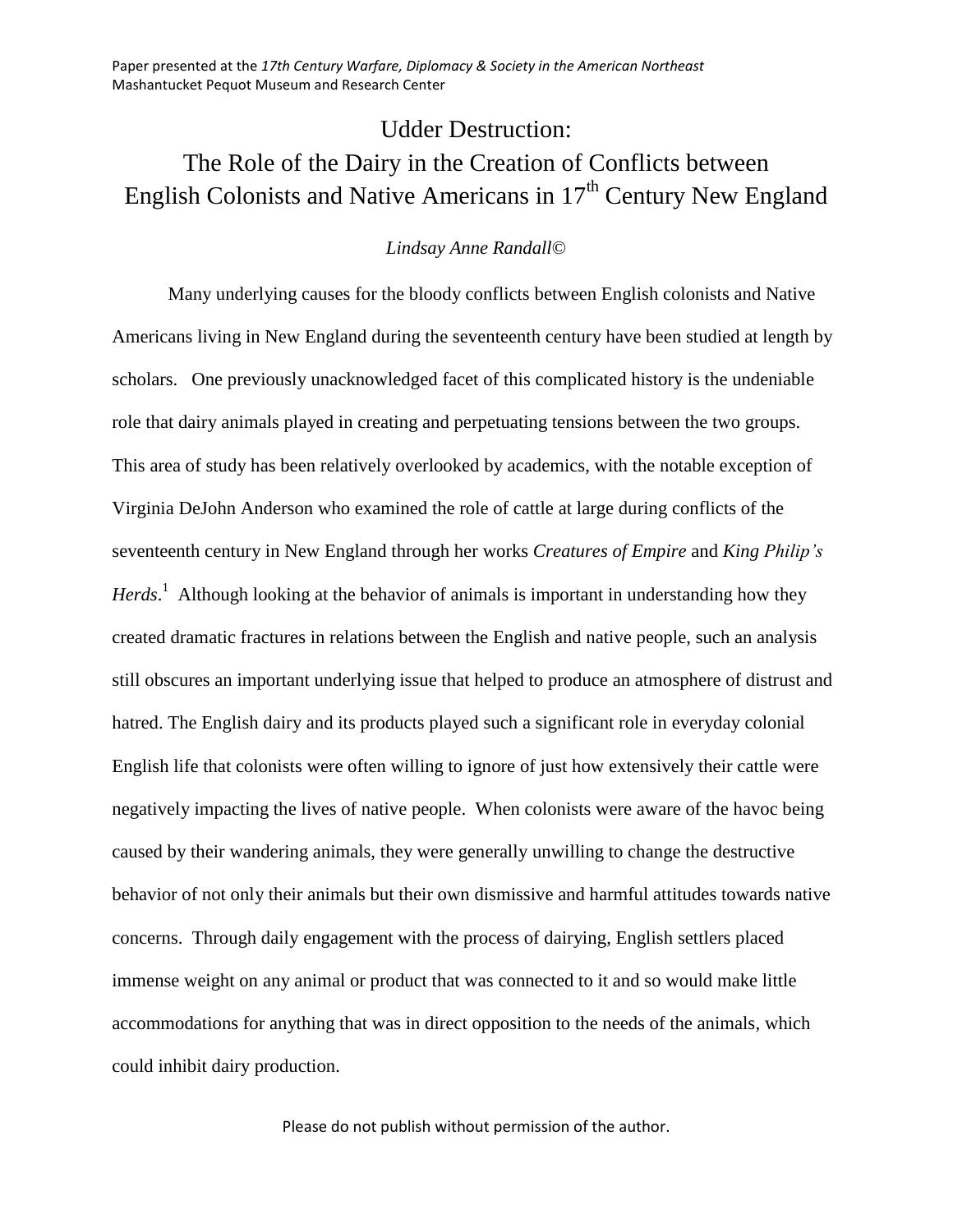The majority of the colonists migrating to New England during the seventeenth century were typical English men and women who came from a farming background and were largely familiar with animal husbandry. The agricultural practices of colonial New England were shaped by this yeoman background as well as the locations within England that the majority of colonists came from. Many settlers came from "East Anglia, the West Midlands and the lowland section of Yorkshire", regions of England where dairy products made from cow's milk were favored over that of goats or ewes. The transplantation of the English tradition of dairying was a way through which they could reaffirm their English citizenship; the preference for cows and their foodstuffs was a direct link to their former lives and heritage.<sup>2</sup>

This strong cultural belief that dairying should continue to be a part of their lives while they lived in "New" England turned out to be rather advantageous in terms of their survival in the early years of settlement. The first English settlement, Plymouth Colony, faced a very difficult and perilous first few years, where many in their numbers perished due to starvation. During this dark period the leaders of the colony recognized need for cattle to end the suffering of those living in New England. They wrote to their supporters and friends that remained in England that "the Colonie will never be in good estat"<sup>3</sup> until cattle were brought to New England. The leaders knew that such animals would be "a comfortable help to the Colonie"<sup>4</sup> through their ability to greatly improve the diet of those so low in health living in Plymouth.<sup>5</sup>

When Edward Winslow imported the first cattle to New England in 1624, it marked the end of starvation and uncertainty in the colony and was an important turning point in the success of not only Plymouth Colony but the whole English experiment in New England. The cattle were seen as being so valuable to the Colony's success that it was ordered that if any person failed in their duty to keep the beasts in good health and safe from harm and any "losse came by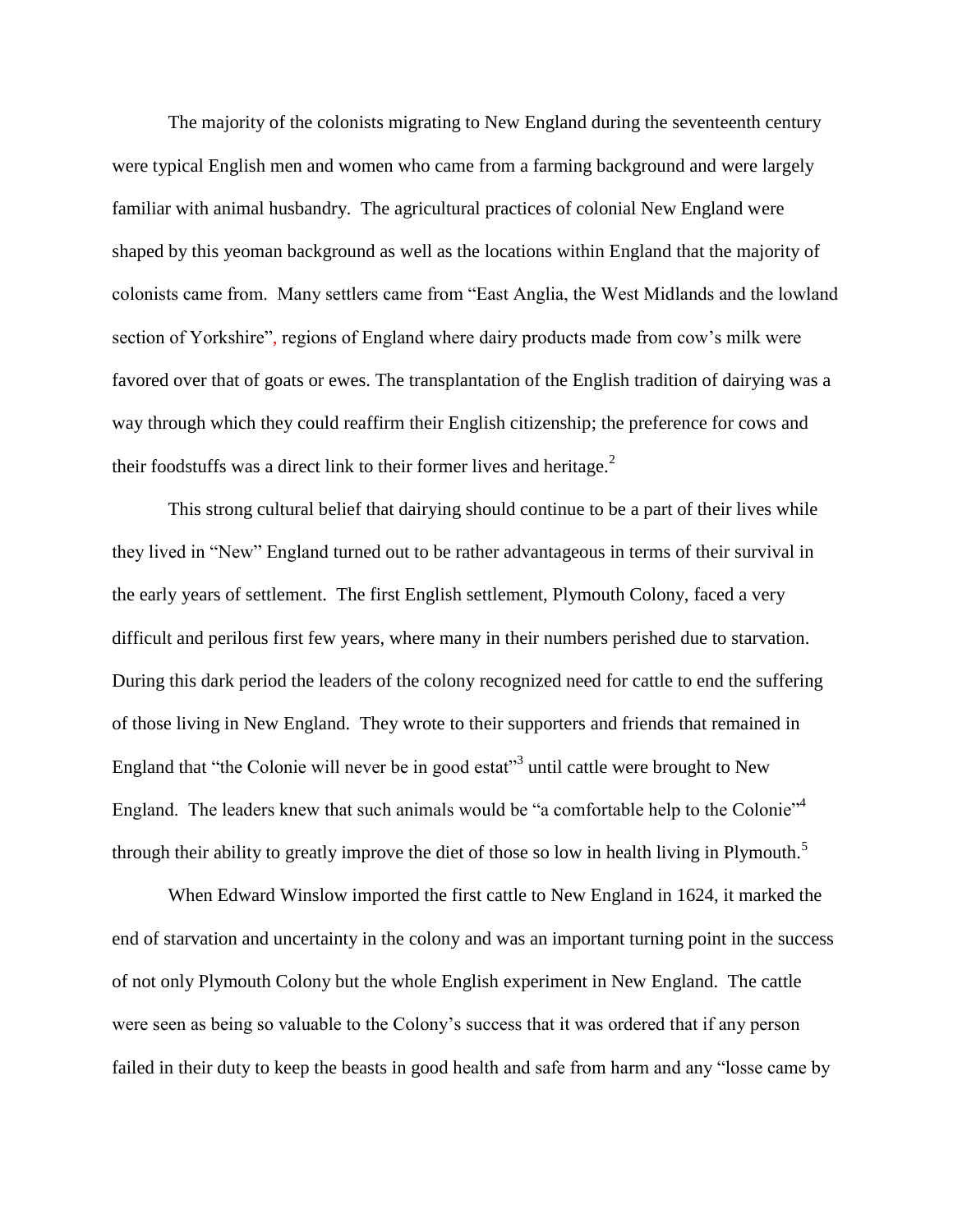the negligence or default of those betrusted,"<sup>6</sup> then those responsible would be severely punished and would be forced to "make satisfaction"<sup>7</sup> to others in the community. This measure was enacted to guarantee that they would always have the animals necessary to ensure the production of the dairy products that were needed to continue to support themselves in such an unfamiliar place. Eventually, more cattle were brought to New England and as expected, dairy products began to supplement a significant portion of the diet of all settlers.<sup>8</sup>

As the numbers of cattle increased over the years, their value "rose to great price"<sup>9</sup> and in some instances were sold for triple the price of the same animal back in England. While many colonists sought to make larger profits from of the sale of the cattle, their religious leaders warned that they would bring "the Lord's displeasure against them"<sup>10</sup> for focusing overly much on the attainment of wealth and leaving the community to seek it. When the cattle trade in New England collapsed and an economic depression set in, it was viewed by many as the manifestation of the Lord's displeasure and punishment for becoming materialistic.<sup>11</sup>

Despite the economic collapse that the colony suffered, butter and cattle continued to be a valuable commodity and an important form of currency in colonial New England. When colonists were required to pay taxes to their governments, they were allowed to give butter, an easily transported and stored item, in lieu of pounds sterling. It was also not atypical for colonists to sue in courts for the settlement of a debt and to request that the payment be done either by "money or cattle."<sup>12</sup> There are even instances where individuals took out mortgages on their cattle.<sup>13</sup>

The cattle necessary to meet the demands of the dairy and other food production used to support the colonists and their economy meant that the English needed to utilize a significant amount of land. The colonists held the prevailing English notion that the New World was a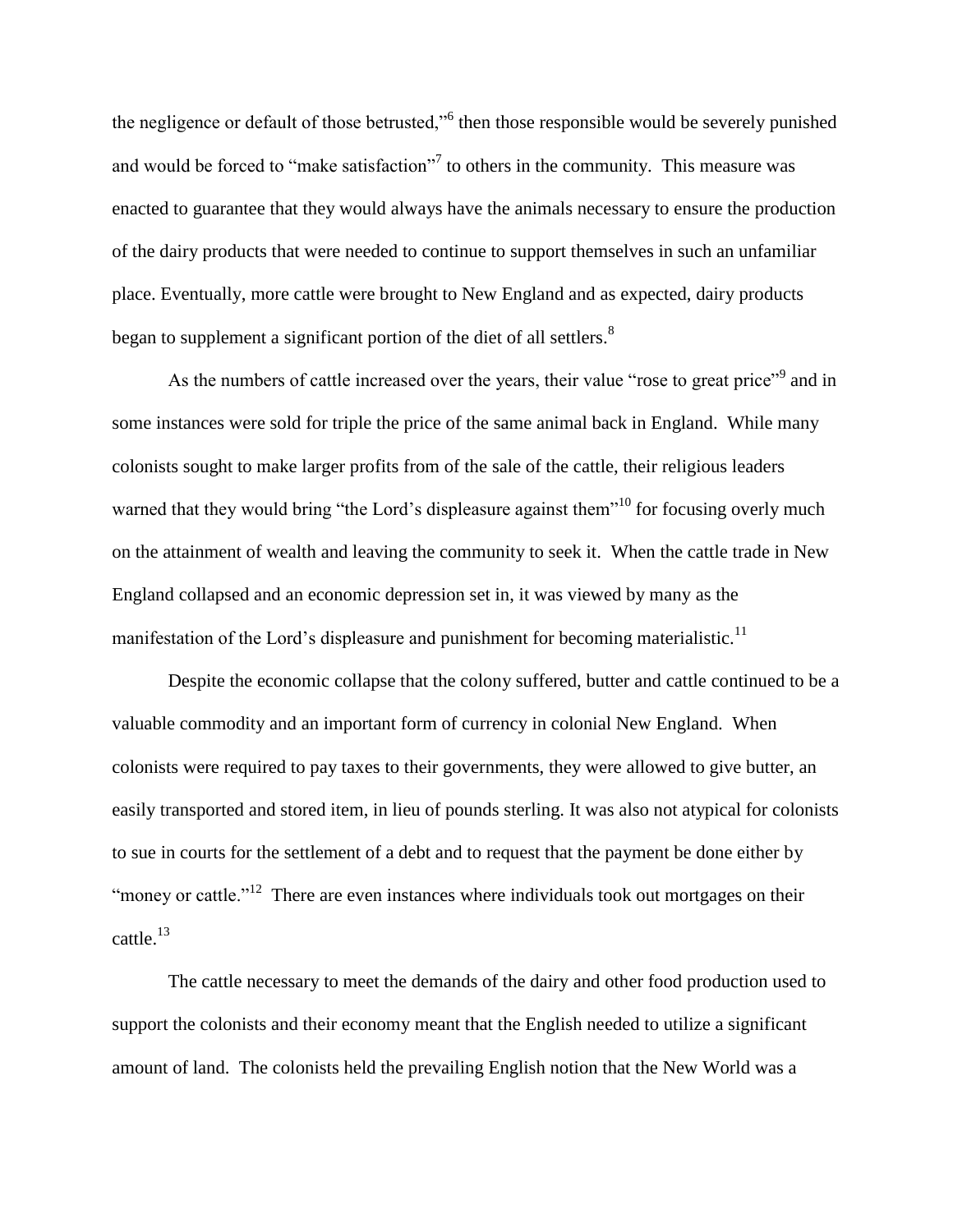"wilderness" and that they were doing good, both for God and Country, if they worked to tame it. The colonists also used their interpretation of the Bible to justify their seizure of land, which native people controlled, for the needs of their animals. The biblical passage "I shall give thee, the heathen for thine inheritance, and the uttermost parts of the earth for thy possession"<sup>14</sup> was just one of the sections that they used to rationalize such a harmful practice. They also truly believed that taking land from native people was a form of Christian service to native people because they could use their encroachment as a "means to convert them"<sup>15</sup> to Christianity and English ways.<sup>16</sup>

It was soon found that keeping pastures for cattle and designating an individual to watch over the beasts consumed too much valuable time and resources. Colonists found that it was easier and more efficient to allow cattle to roam the forests and meadows to forage for food. By allowing the animals to wander unattended, colonists were forcing "the burden of fencing cattle out onto the cultivator"<sup>17</sup> of crops, which included local tribes. This in turn had serious repercussions for any native person living near English settlements. Before the arrival of Europeans Native Americans had no need to construct fencing of any kind around their fields. The absence of such a practice allowed cows the opportunity to trample and eat native cornfields. This was extremely devastating to tribes as the majority of their daily food was comprised of corn. This placed Native Americans in a precarious position where they had to struggle to find ways in which they could make up for the losses or face starvation.<sup>18</sup>

In an attempt to gain compensation for the damages sustained by the roaming animals, native people would submit legal complaints to English courts to gain restitution. Native people who had tried to comply with English rules regarding fencing argued that "noe reasonable fence"<sup>19</sup> could keep the animals out of their fields and so they had "sustained great damage in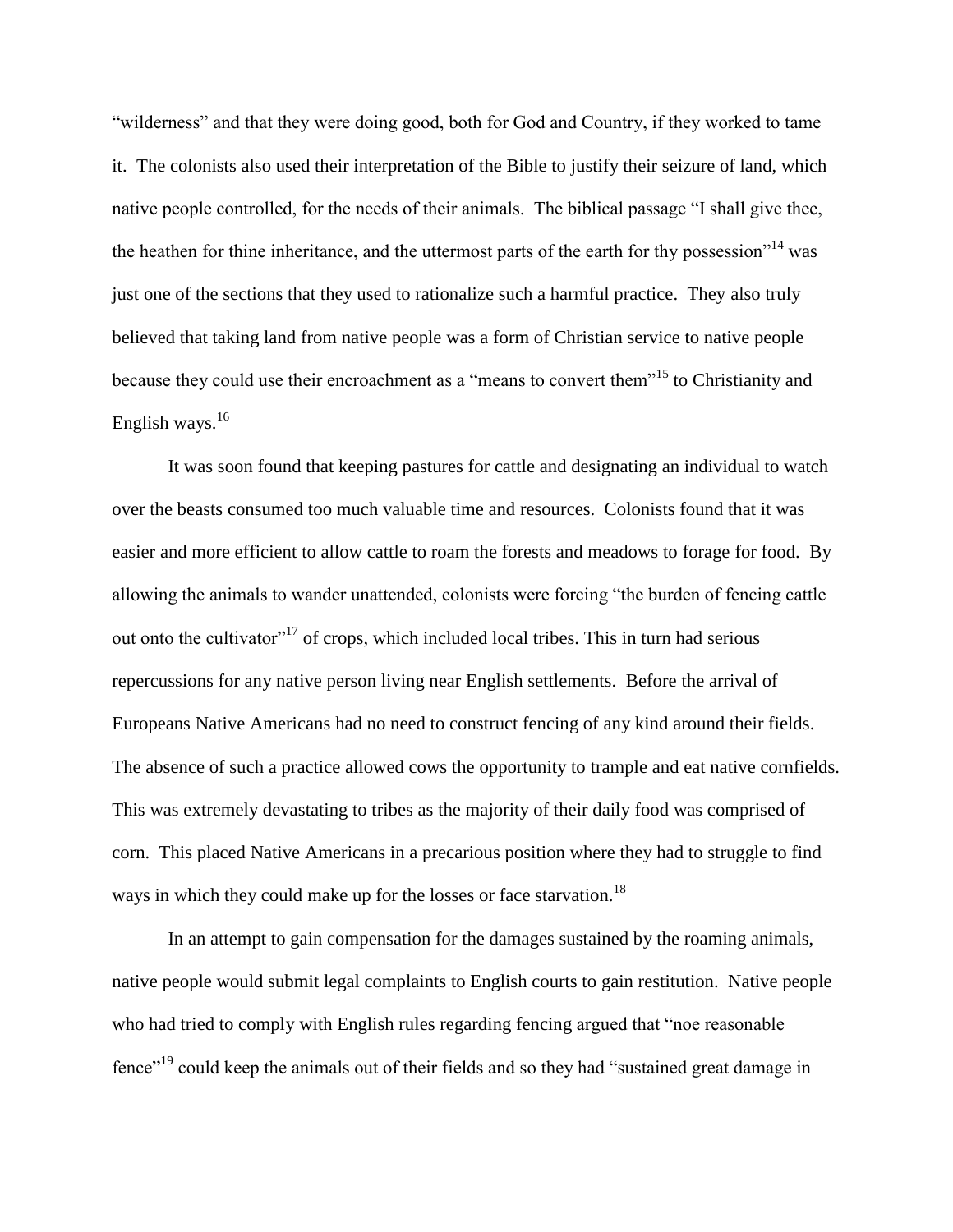their corne<sup> $20$ </sup> by the destructive nature of the cattle. The English legal system, however, was extremely biased against Native Americans and was deliberately structured to place undue burden onto native people. This was done through the passage of laws that mandated that all Native Americans were required to fence in their fields. If they failed to do so, or their fences were deemed by the Court to be insufficient, then they would not be allowed to use the legal system to seek restitution for the damages that they had sustained from the foraging beasts, and in some instances were even required to pay a fine for having a poorly maintained fence.<sup>21</sup>

Additionally, before a court would hear a case, native people were required to properly identify which specific animal or animals had been responsible for the destruction of their crops. Identification of the offending animal was nearly impossible due to the behavioral nature of the beasts to wander off after eating their fill. This meant that often the animal was gone before the destruction was even discovered, greatly hindering the ability of Native Americans to conclusively identify the culprit to the satisfaction of the colonial magistrates.<sup>22</sup>

Native people were given the right to impound any animal that was discovered to be damaging their crops. These laws, however, were still prohibitive to Native Americans who sought restitution because they either had to spend time creating a pound for the creature or they had to walk the animal a significant distance to the nearest English town. They were also required to give "speedy notice"<sup>23</sup> to the proper authorities. Such time constraints were not uniform throughout New England and served as a matter of confusion for those who tried to follow such directives. If the notification requirements were not met, then the court would argue that they had forfeited their right to compensation for any damages they may have suffered.<sup>24</sup>

Cattle also sustained numerous accidental injuries while roaming throughout the woods, as they frequently wandered into traps that Native Americans had set for deer and other animals.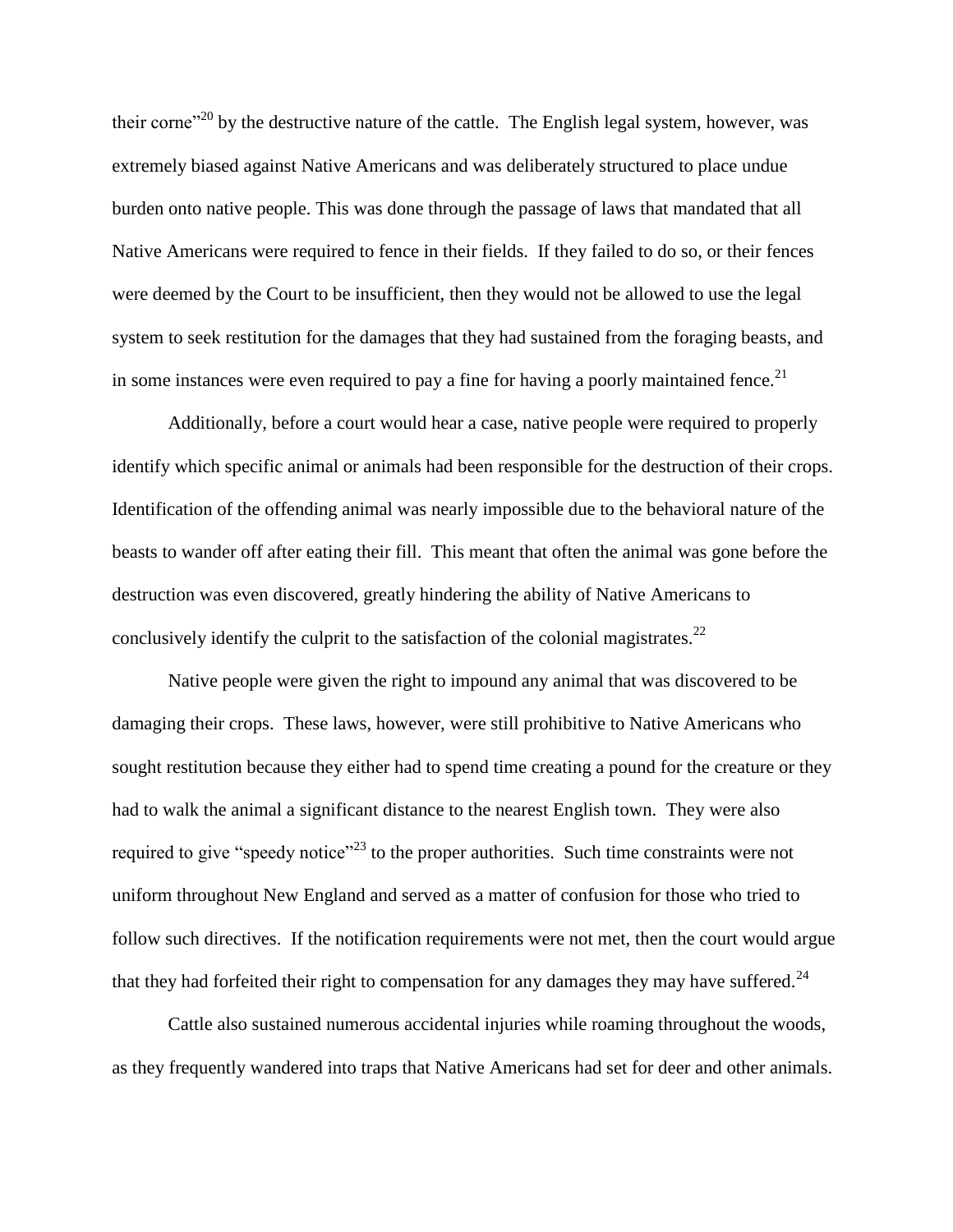Sometimes the cattle were able to be released from the traps with only minor damages while on other occasions the "cattle were soe hurt as the owner was constreyned to kill them"<sup>25</sup> because of their injuries. Due to the high value of the cattle, colonists simply disregarded the fact that it was virtually impossible for native people to prevent such harm to the animals and held native people liable for any injury, large or small, that the beasts suffered.<sup>26</sup>

Ultimately, the English would only accept native accommodation for these animals strictly on their own terms, demanding that Native Americans alter their lifestyle by abandoning hunting and live in a more English manner. Native people saw this as a completely unacceptable solution to the problems that were arising due to these animals and their natural behavior. Tribes in New England, discouraged by the lack of help from colonial leaders, stopped petitioning the colonial government for aid in their persistent problem of English livestock. Since they no longer relied on the colonists and their government to help curb the cattle problem, many indigenous people simply killed any offending beasts that they found. Native people had sought to legally gain satisfactory restitution for all the damages caused by the animals, yet were forced to seek justice outside the legal system due to the indifference and inequality of the courts. The Wampanoag sachem Metacom, who was referred to as King Philip by the English, told the English leaders that the trouble over these animals and their destructive nature, combined with other concerns such as sovereignty and land, helped to make the prospect of war between the two groups inevitable.<sup>27</sup>

During King Philip's War many Native Americans who lived around the colonists targeted livestock, particularly cattle, when they attacked English settlements. Cattle that were stolen, killed, or maimed by native people were not done because of "lamentable mischeiffe," $^{28}$ but as a form of retaliation. It was recognized that damaging colonial property, especially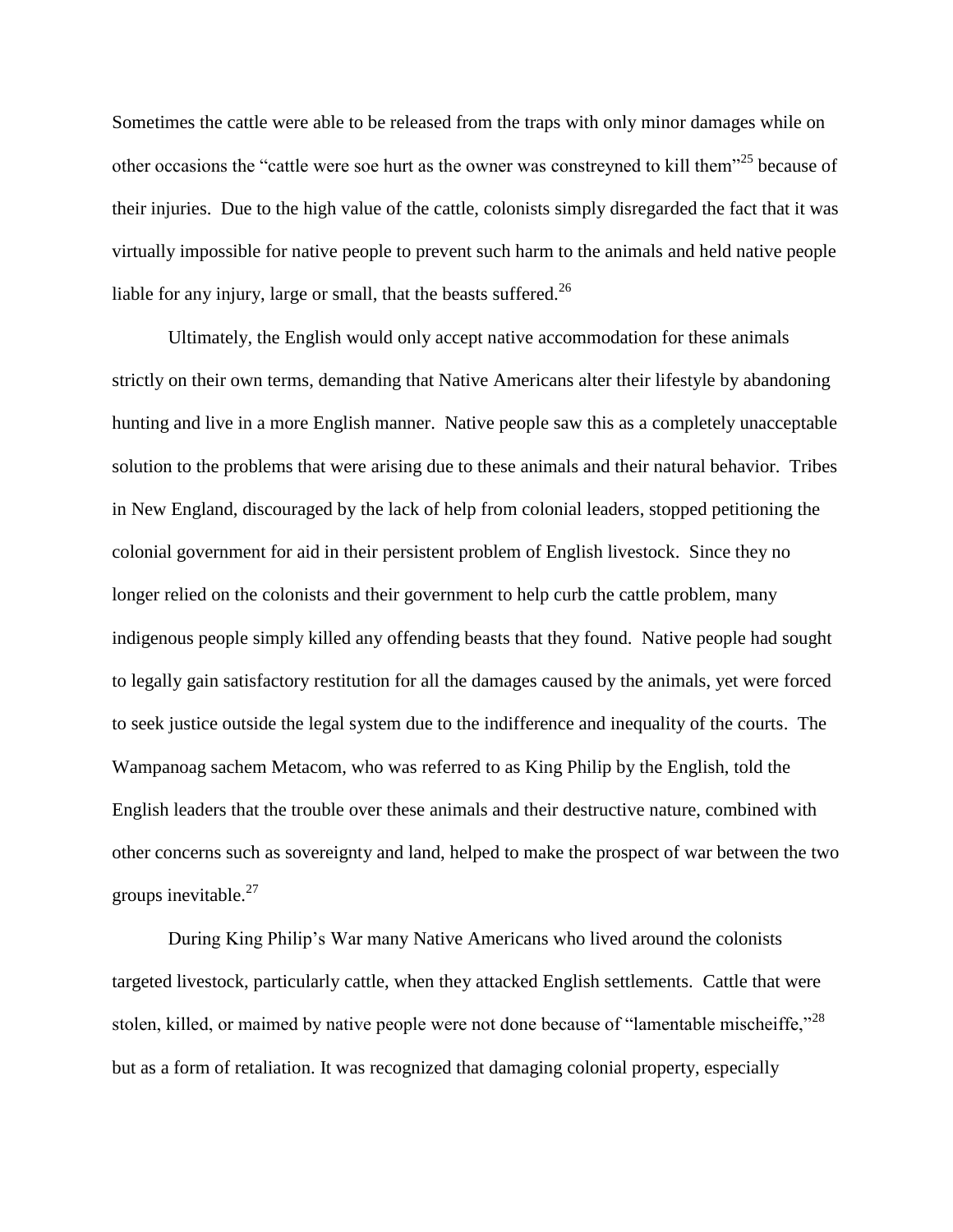property that was so highly valued, was a way in which they could inflict a great deal of fear upon the English. There are numerous accounts of native people externalizing their deep-seeded aggression towards the English by violently attacking cattle.<sup>29</sup>

One example of how Native people manifested their rage toward the cattle-related injustices can be seen in the account of what some native people did to a particular cow. They "took a Cow, knocked off one of her horns, cut out her tongue and so left the poor creature in great misery."<sup>30</sup> When the English colonists came upon this cow, they were quite horrified at how she had been defiled. This is not a solitary example of this form of psychological warfare. William Bradford noted that Native people would "kill their cattle"<sup>31</sup> when they attacked English settlements throughout King Philip's War. Other records show that Native people "killed neer a hundred cattell"<sup>32</sup> and "made great spoyle of the cattel"<sup>33</sup> that they encountered during raids. Other documents state that "they have killed and taken away many cattle"<sup>34</sup> during the "open" hostillitie<sup>35</sup> with the English. Over the course of the war it has been argued that upwards of eight thousand English cattle were slaughtered by Native Americans. While not all of the cattle that were killed by native people during time were cows, these statements still demonstrate the extent to which native people would go to harm the colonist's livestock, which would have included large numbers of bovines. This technique, which could be considered psychological warfare, conveyed a simple message of fear and vulnerability to their English enemies.<sup>36</sup>

It is undeniable that the English tradition of dairying served as the catalyst for a chain of events that lead to mounting tensions and the eruption of conflicts between the English colonists and tribes throughout the seventeenth century. The central role of dairying in the survival, cultural continuity, and economy of the colonists combined with their choice to overlook natural cattle grazing behavior, religious attitudes of superiority, and the deliberate obstructionism of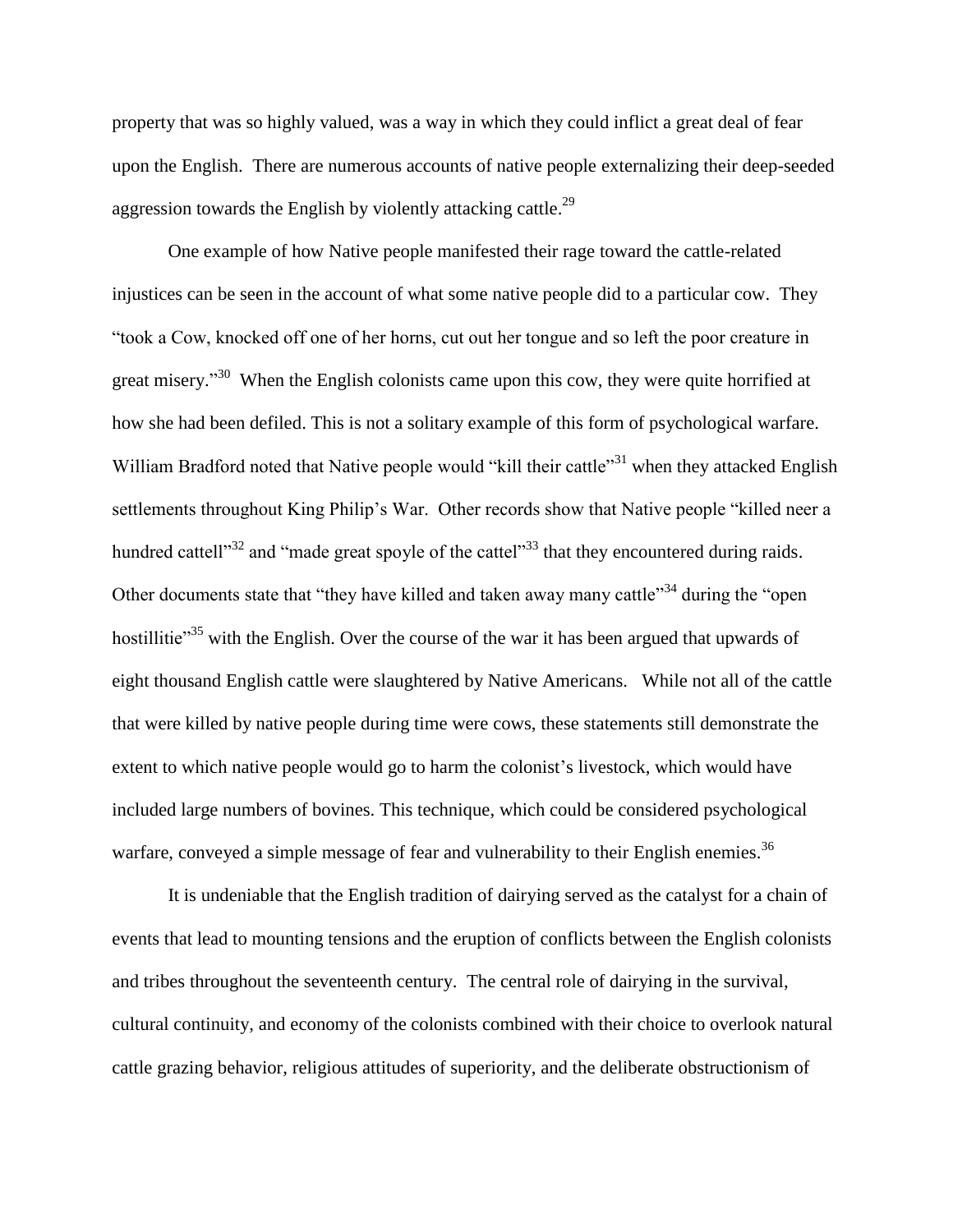colonial government nurtured an environment where a violent clash of cultures was inevitable. Although conflicts over the actions of cattle were not the sole cause of the deterioration of the relationship between the colonists and native people, they helped to ensure that no peaceful resolution could be reached.

It is important to look at the motives of the colonists behind the animals to see why they were so reticent to curtail the destructive nature of their beasts. However, the manner in which English reliance on dairying dramatically impacted both colonial and native life is not the only way in which this aspect of history can or should be examined. There are still many other aspects to this ordinary activity, such as how English women contributed and shaped the conflicts through their connection to the dairy, that needs to be examined in order to gain a deeper understanding of the underlying causes of such violent interactions between the English and native people living in New England. No matter how this subject is studied, it is important to recognize how the nature of both man and beasts is intertwined and facilitates specific outcomes in history.

## Endnotes

 $\overline{\phantom{a}}$ 

<sup>&</sup>lt;sup>1</sup> It should be noted that in the language of the sixteenth and seventeenth centuries the term *cattle* referred to various animals such as cows, pigs, goats, sheep, horses, etc. Identifying words such as *kine, neat, horned*, or *black* were used by the English in their writings to distinguish bovines from the other animals. Unlike Anderson's usage which is all inclusive, the term *cattle* used in this body of work refers strictly to all bovines, both male and female (Snow, "Catle, Kine, and Rotherbeasts," viii, xii).

Male cattle were also integral to the dairy production, whether they were prized bulls or castrated draft animals. Bulls were highly valued because they were used to impregnate female cows, therefore enabling them to produce the milk necessary to create dairy products. The majority of the male calves born during the selective breeding process were castrated and turned into draft animals (Snow, "Increase and Vantage." 32). This methodical practice of breeding the animals to ensure a steady supply of milk, butter, and cheeses tied all cattle to the diary.

<sup>&</sup>lt;sup>2</sup> Jay Anderson, ""A Solid Sufficiency": An Ethnography of Yeoman Foodways in Stuart England" (PhD diss., University of Pennsylvania, 1971), 13-15, 124, 274-275; Virginia DeJohn Anderson, *Creatures of Empire: How Domestic Animals Transformed Early America* (Oxford, U.K.: Oxford University Press, 2004), 145, 149; Virginia DeJohn Anderson, "Migrants and Motives: Religion and the Settlement of New England," *The New England Quarterly* 58, no. 3 (1985): 366; Lindsay Anne Randall, "Dairying in 17th century Plymouth Colony" (master's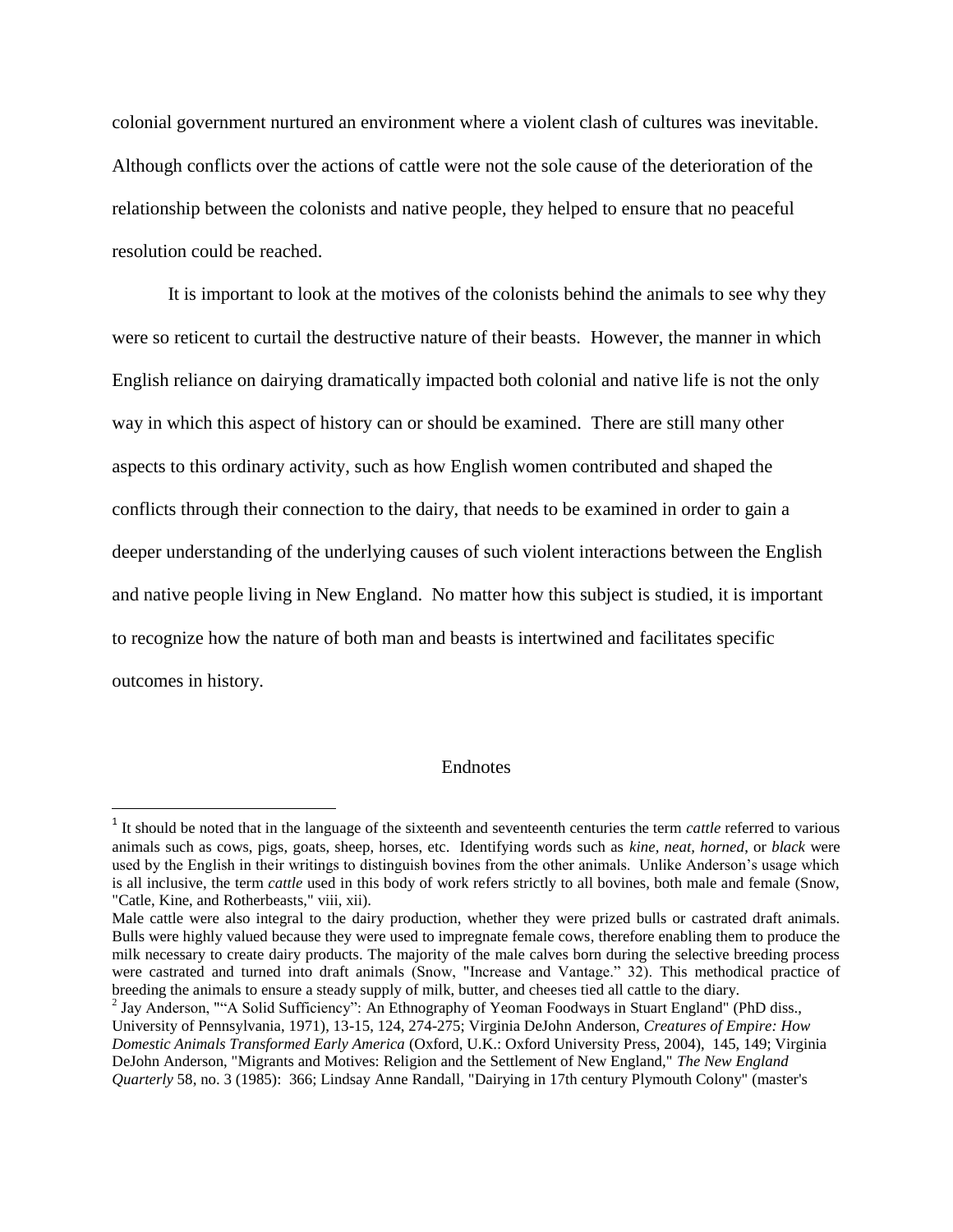thesis, University of Massachusetts Boston, 2009), 90-93; Darrett Rutman, *Husbandmen of Plymouth; Farms and Villages in the Old Colony, 1620-1692* (Boston, M.A.: Beacon Press, 1967), 4-5.

<sup>3</sup> William Bradford and Isaac Allerton, "A Letter of William Bradford and Isaac Allerton, 1623," *The American Historical Review* 8, no. 2 (1903): 298.

<sup>4</sup> Bradford and Allerton, "A Letter of William Bradford and Isaac Allerton, 1623," 298.

<sup>5</sup> William Bradford, *History of Plymouth Plantation 1620 – 1647* (New York: Russell & Russell, 1968), 353-354; William Cronon, *Changes in the Land: Indians, Colonists, and the Ecology of New England* (New York: Hill and Wang, 1983), 36; Stephen Innes, *Creating the Commonwealth: The Economic Culture of Puritan New England* (New York: W.W. Norton & Company, 1995), 280; Randall, "Dairying in 17th century Plymouth Colony," 78-80; George Willison, *The Pilgrim Reader; The Story of the Pilgrims as Told by Themselves and Their Contemporaries Friendly and Unfriendly* (Garden City, N.Y.: Doubleday & Company, INC, 1953),245-246.

<sup>6</sup> Nathaniel Shurtleff, comp., *Deeds*, vol. 12, *Records of the Colony of New Plymouth in New England.* (Boston, M.A.: Willaim White, 1855), 13.

7 Shurtleff, *Deeds*, 13.

 $\overline{\phantom{a}}$ 

<sup>8</sup> Virginia DeJohn Anderson, "King Philip's Herds: Indians, Colonists, and the Problem of Livestock in Early New England," *William and Mary Quarterly*, 3rd ser., 51, no. 4 (1994): 602-603; Randall, "Dairying in 17th century Plymouth Colony," 81-82; Peter A. Thomas, "Contrastive Subsistence Strategies and Land Use as Factors for Understanding Indian-White Relations in New England," *Ethnohistory* 23, no. 1 (1976): 2; Shurtleff, *Deeds*, 9-13.

<sup>9</sup> William Bradford, *Of Plymouth Plantation 1620-1647* (New York: McGraw-Hill, 1981), 281.

<sup>10</sup> Bradford, *Of Plymouth Plantation 1620-1647*, 283.

<sup>11</sup> Anderson, *Creatures of Empire,* 168; Bradford, *Of Plymouth Plantation 1620-1647,* 281-283; Innes*, Creating the Commonwealth*, 279-287; Randall, "Dairying in 17th century Plymouth Colony," 84-85, 103-104; Thomas, "Contrastive Subsistence Strategies," 2-3.

<sup>12</sup> Shurtleff, *Deeds*, 77.

<sup>13</sup> Anderson, *Creatures of Empire*, 145; Theodore M. Banta, *Year Book of the Holland Society of New York* (n.p.: Knickerbocker Press, 1900), 165; John J. McCusker and Russell R. Menard, *The Economy of British America 1607- 1789* (Chapel Hill: University of North Carolina Press, N.C.), 95; Randall, "Dairying in 17th century Plymouth Colony," 86-88, 97; Rutman, *Husbandmen of Plymouth*, 15-16; Nathaniel Shurtleff, comp., *Court Orders*, vol. 1, *Records of the Colony of New Plymouth in New England* (Boston, M.A.: Willam White, 1855), 50, 55, 60, 77, 79; Shurtleff, *Deeds*, 77-79, 84, 89, 107, 137 Anne Yentsch, "Engendering Visible and Invisible Ceramic Artifacts, Especially Dairy Vessels," *Historical Archaeology* 25, no. 4 (1991): 135.

<sup>14</sup> Francis Jennings, 1975 The Invasion of America: Indians, Colonialism, and the Cant of Conquest (Chapel Hill: University of North Carolina Press, 1975), 83.

<sup>15</sup> Robert Cushman, "Reasons and Considerations Touching the Lawfulness of Removing Out of England into the Parts of America," in *Chronicles of the Pilgrim Fathers of the Colony of Plymouth, From 1602 to 1625*, ed. Alexander Young (Boston, M.A.: Freeman and Bolles, 1844), 243.

<sup>16</sup> Anderson, *Creatures of Empire*, 80; Anderson, "King Philip's Herds," 604-605; David Grayson Allen, ""Vacuum Domicilim": The Social and Cultural Landscape of Seventeenth-Century New England," in *New England Begins: The Seventeenth Century* (Boston, M.A.: Museum of Fine Arts, 1982), 1: 1; Bradford, *Of Plymouth Plantation 1620- 1647*, 26; Cushman, "Reasons and Considerations Touching," in *Chronicles of the Pilgrim*; Jennings, *The Invasion of America*, 82-83; Peter Karsten, "Cows in the Corn, Pigs in the Garden, and 'The Problem of Social Costs': 'High' and 'Low' Legal Cultures of the British Diaspora Lands in the 17th, 18th, and 19th Centuries," *Law & Society Review* 32, no. 1 (1998): 82; Randall, "Dairying in 17th century Plymouth Colony," 95-96, 101-102; Robert Blair St. George, ""Set Thine House in Order": The Domestication of the Yeomanry in Seventeenth-Century New England," in *New England Begins: The Seventeenth Century* (Boston, M.A.: Museum of Fine Arts, 1982), 2: 162; Laurie Lee Weinstein, "Indian vs. Colonists: Competition for Land in 17th Century Plymouth Colony" (PhD diss., Southern Methodist University, 1983), 218-219.

<sup>17</sup> Karsten, "Cows in the Corn, Pigs in the Garden," 67.